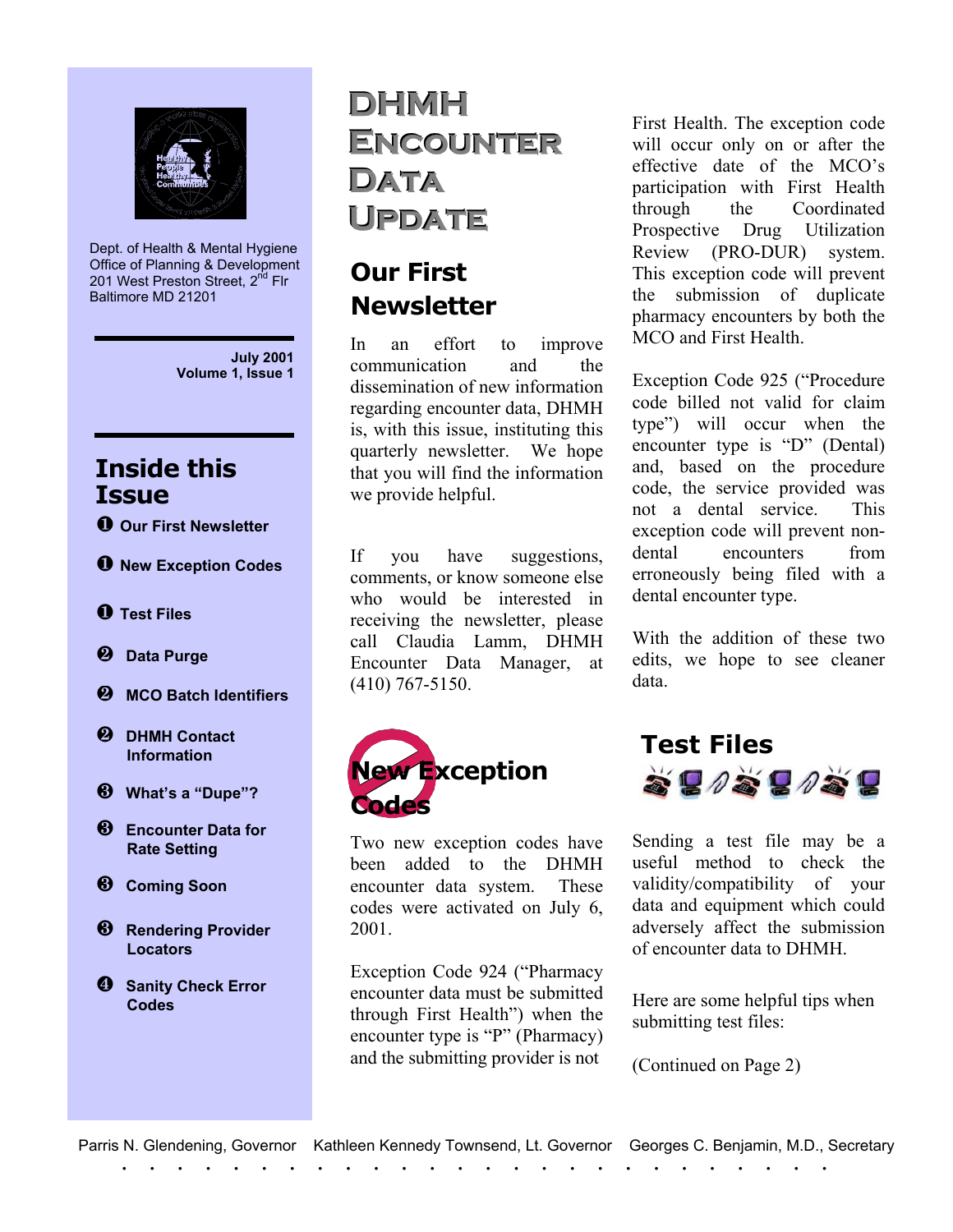- Call before you submit. Unlike regular production files, we need to know that the test file has been sent in order to process it. Call Colleen Danley-Blum at (410) 767-6014 to let her know the test file is coming.
- Submit one test file per claim type at a time (e.g. one HCFA 300-character record, one UB-92 192-character record.) If the first test fails, you will receive useful information to assist you in correcting errors.
- Send a small test file, no more than 5,000 records. This should be enough to isolate problems which might adversely affect subsequent production processing, without consuming resources.
- Identify the record by populating the field labeled "FILLER" at positions 166- 169 of the HCFA 1500 Header or UB 92- 01 record inputting the word "TEST".
- When submitting, select Option 1, "Send a file to Medicaid (TEST)" from the DP Provider Menu.



In an effort to conserve disk space and maximize encounter processing, DHMH will be implementing the following steps, effective October 1, 2001.

All encounters with fatal errors will be purged from the system quarterly for a rolling six-month period. Therefore, on October 1, all encounters with fatal errors for DOS 10/01/00 through 3/30/01 will be purged.

All encounters with DOS prior to

2 years ago will be archived to a history table. This purge will also take place quarterly.

After purging, fatal error records will be unavailable for research purposes. Other records archived to the history table will only be available by special request.





**For problems/questions about the dial-up system:**

**Dave Harding (410) 767-6019**

**To check for valid provider IDs:**

**[www.dhmh.state.md.us;](http://www.dhmh.state.md.us;/) click on "Maryland Medical Programs", then "About our Programs", then "Search our HealthChoice Provider Directory"**

**For other HealthChoice provider issues:**

**Lynette Dozier (410) 767-6976 or [dozierl@dhmh.state.md.us](mailto:ldozier@dhmh.state.md.us)**

**To check recipient eligibility/enrollment:**

**EVS- (410) 333-3020 or 1(800) 492-2134**

**To check recipient eligibility/enrollment for DOS prior to one year ago:**

**(410) 225-5503 or 1(800) 445-1159**

**For all other encounter-related issues:**

**Claudia Lamm (410) 767-5150 or clamm@dhmh.state.md.us**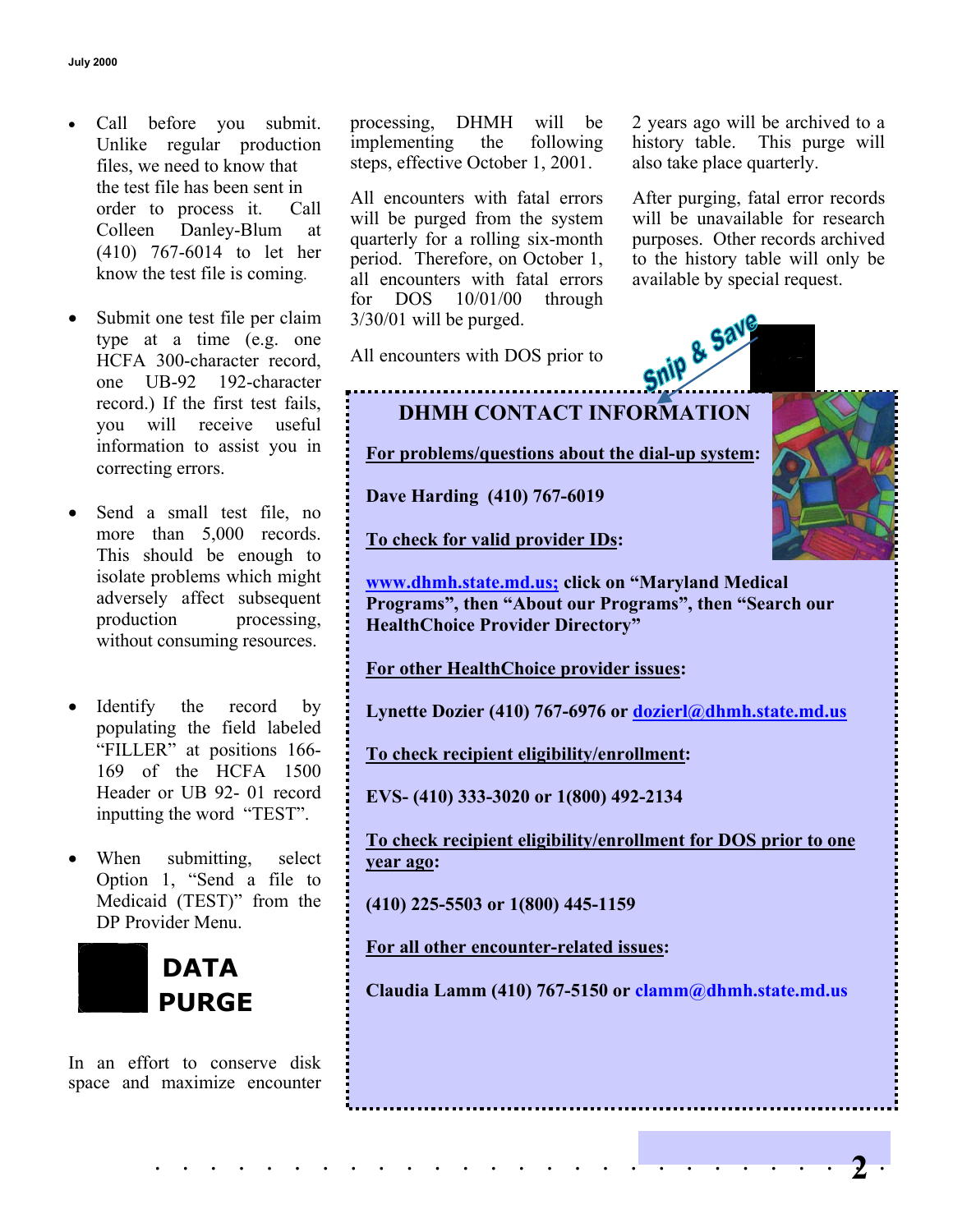# **CO Batch Identifiers**

Remember to populate the MCO BATCH ID field (positions 170- 189 of the HCFA 1500 header and positions 68-87 of the UB 92 01 record) with a unique identifier. If you have submitted more than one batch that fails, the batch identifier will be helpful when researching and resolving issues.



## **What's A "Dupe"?**

The Department is in the process of reviewing the duplicate logic for HCFA 1500 encounters. Essentially, a duplicate is considered to be a new encounter with the same recipient ID, same service from/ through dates, same rendering and referring provider IDs (7 digits), and same procedure code and modifier as an accepted record currently residing on MMISII. If you have a fatal duplicate exception (101) that you think should have passed, please relay the information, including the encounter's ICN, to Claudia Lamm, Encounter Data Manager, at (410) 767-5150 within 6 months of your initial submission. She will research your issue and follow up with you.

#### **Encounter Data for Rate Setting**

It has been determined that the encounter data are sufficient in both quantity and quality to be used for rate setting. Encounters for DOS in calendar year 2000 that were accepted by the Department by June 30, 2001, will be included in the process.

The rate setting process is now underway and will continue for several months.

The encounter data experts and their support staff from each MCO are to be congratulated for all their hard work in this process.

. . . . . . . . . . . . . . . . . . . . . . . . . . .



DHMH is in the process of upgrading the lines used for encounter data transmission from analog to digital. These dataquality lines should improve the quality of transmission to those MCOs who are also transmitting over data-quality lines.

Letters to each MCO will be going out once this upgrade has been made.



#### **Rendering Provider Locators**

Please be sure to have your providers include the 2-digit locator code on the rendering provider ID when submitting claims/encounters.

This will assist EQRO and other site reviewers to determine chart locations and will also reduce the workload of their practice administrators when assisting with chart audits.